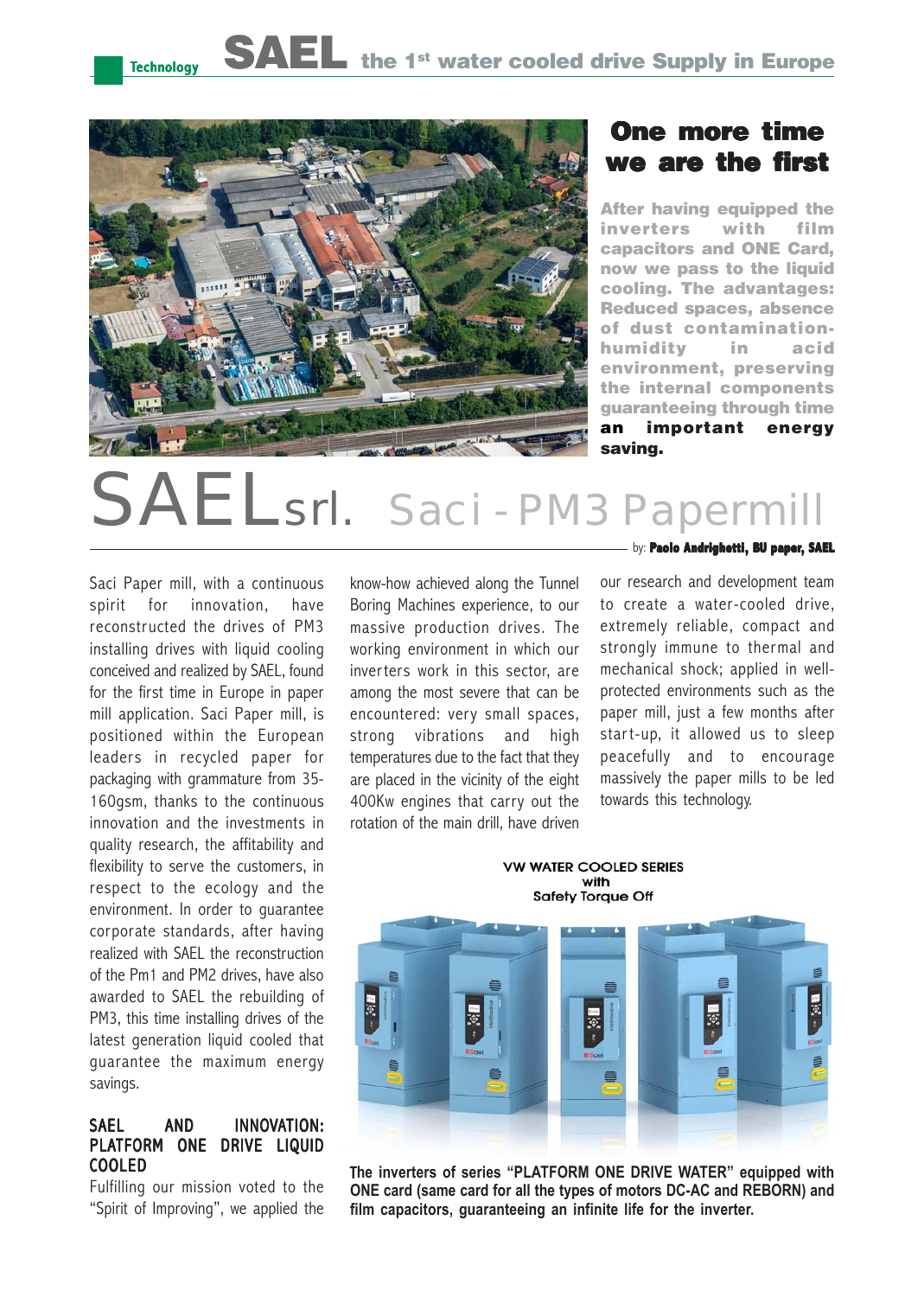#### THE TECHNOLOGICAL GAP

Our liquid cooled drives, practically without tangential fans (one each inverter), also allowed us to remove all the ventilation normally mounted on every door of the electrical cabinet. The new electrical cabinets where our panels are installed, previously obligatorily and abundantly conditioned, today become normal rooms, since the system becomes independently cooled. The double-sided electrical panels, where the inverters are mounted, have closed air recirculation ensuring no contamination of dust, humidity and air acidity; they preserve over time, and in a perfect manner electronic, electromechanical and other various components. The experience gained on the subject by the Tunnel Boring Machines and the excellent performance monitored over the years due above all to energy saving, will allow the paper mill to save about euros 60,000 a **year**, eliminating the need for maintenance of the air conditioners and fans. For this reason and for the significant reduction of the dimensions that the system has obtained, driven by



the continuous research of innovation of CARTIERE SACI in the search for products and systems with high technology and energy saving, we have made the first WATER-COOLED plant in the paper mill sector. In December 2018, respecting the tight deadlines of the stop, thanks to the organization and team spirit with the technical staff of SAEL - paper mill, we started the new paper machine sectional control along with the many mechanical transformations that have been carried out on the paper machine as well as having modified and also started-up the VARIDUR rewinder, reconditioned in mechanical and safety terms. The drive system dealt with the management of



Pope, Calander and Driers of SACI-PM3 equipped with inverter liquid cooled.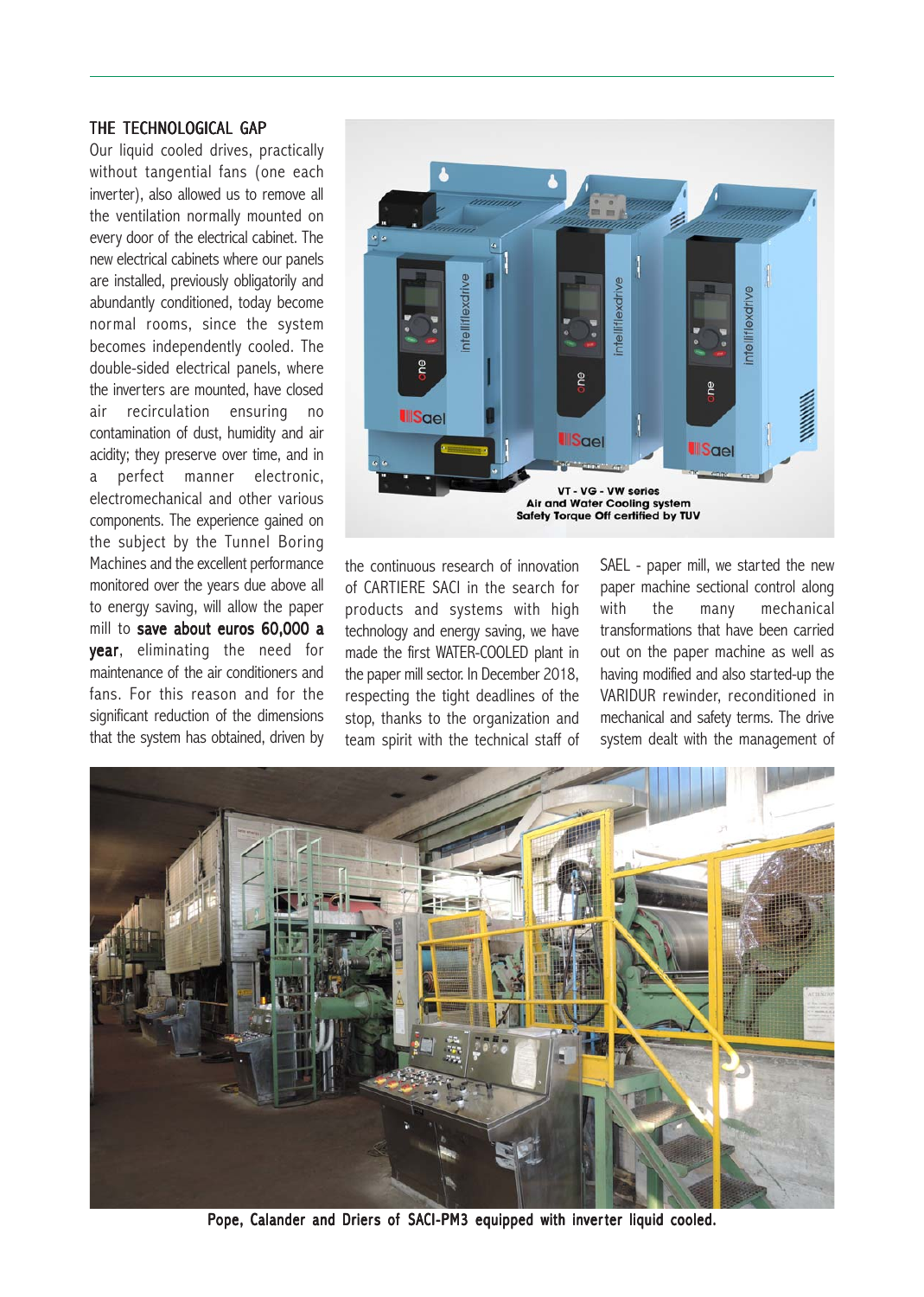

THE WINDER VARIDUR RECONSTRUCTED IN PM3 TOGETHER WITH THE DRIVE OF PAPER MACHINE

46 AC motors of about 2MW of installed power; the realization, unique in its kind and coordinated with our DCS in Drive, both in paper machine and in rewinder, was strongly desired to equip the paper mill with all the qualities that our PLATFORM ONE offers today in the market.

#### PLATFORM "ONE DRIVE" - SAEL -4.0 INDUSTRY-

The "ONE drive" platform born for the paper industry entered in the market in 2011, and in 2018 is enriched with the solution "liquid cooling" is immediately proven to be innovative and highly performing. All our drives ( AC, DC, BRUSHLESS, CHOPPER and

REBORN) of paper machine, winder, calander, wrapping machine and stock preparation, is always managed with "ONE" hardware card identical to the others. The "ONE" card is supported with by one ductile memory that contains the data, extractable and easily replaceable by anyone even without experience. In practice no programming, parametrization and operation like normally in the technical world with a connected PC is necessary to restart with our drive in case there is a failure. A system simple and dedicated to the auto diagnosis for helping the paper mill to conduct unparallel trouble

shooting. The platform "ONE drive" foresees the use of the latest generation drives LONG LIFE, practically with an infinite life. The drives are equipped with components that are not in fear of aging (for example all the electrolytical capacitors with which every inverter is equipped with a 60.000-90.000 hours lifetime, our drives are substituted with film capacitors) and are easily repairable in contrast to our competitors who are constructing drives in a more consumeristic model



The only one regulation card - same Hw for all our drives. DC-AC- BRUSHLESS-CHOPPER and REBORN ( system that reused all the DC drives of any model) of series "PLATFORM ONE DRIVES"

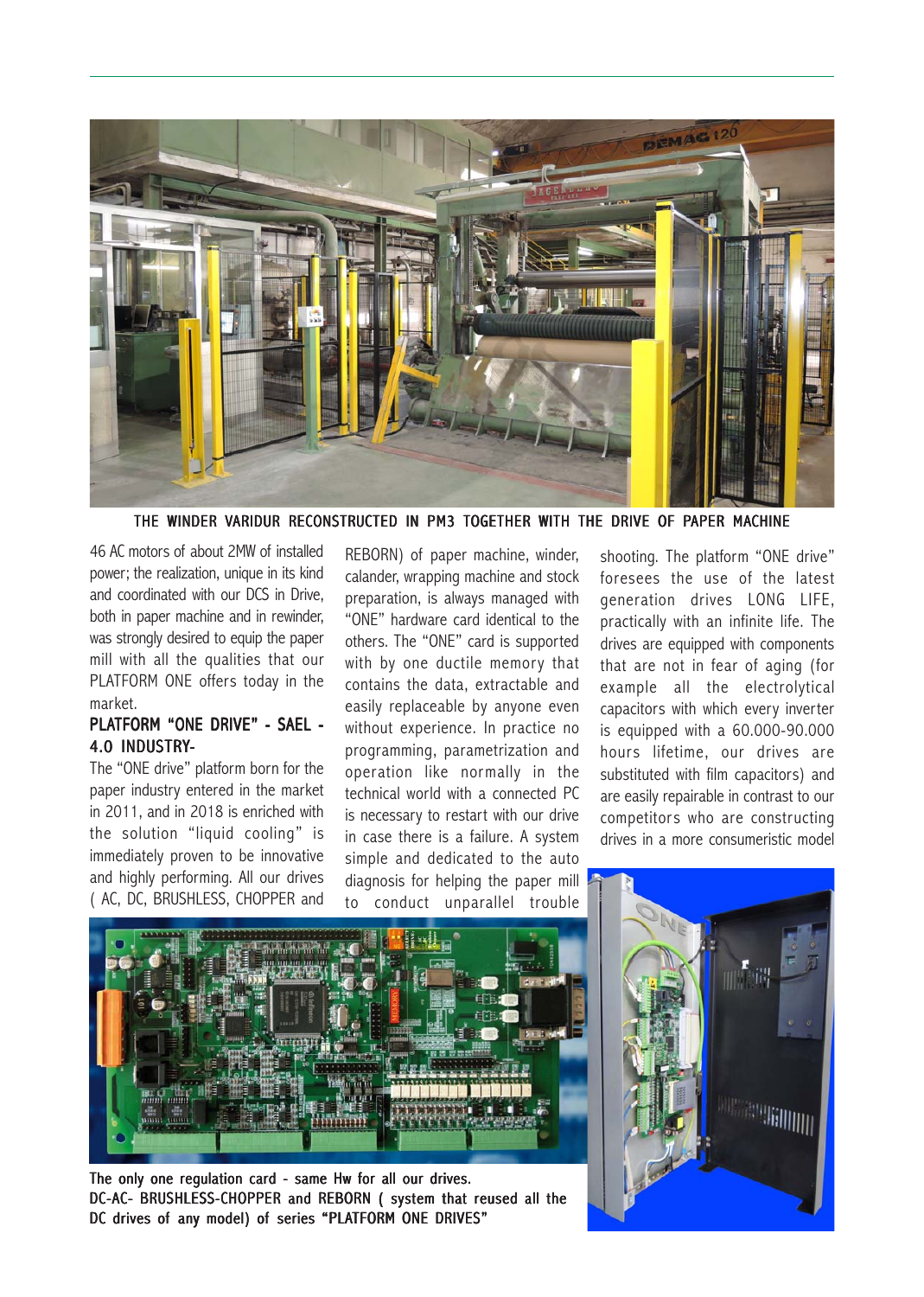

Detail of the inverters series WATER COOLING, exclusive series of "PLATFORM ONE" of SAEL

as all appliances are build. In the presence of a fault they prefer to replace them. Also, the changing of models very frequently is always lurking; another nice idea to confuse the end customer that they must upgrade or get expensive spare parts. Remote assistance and the possibility to understand every single problem that happens in the drive system through the "DCS in Drive ONE", completes our platform that except from saving of spare parts, guarantees their fast replacement and a long-life lasting system; This is the philosophy with which SAEL has responded to the drives market for paper mills since 2011.

#### The work in PM3 paper mill.

The drive system of PM3 showed problem related to the aging of the exiting inverters and DC drives and in their difficulty to find replacements in the market (out of production), other than having also decreased the maximum speed of the machine.

The technical office of the paper mill in close collaboration with SAEL team, have drawn a modernization plan for the paper machine that allowed to increase the performance, respecting all the safety measures requested by the current legislation. All the

electrical cabinets have been replaced, the control desks of the machine, installing our control panels "DOP Touch", one for each section of motors, and the DCS stations in the control room, with our "DCS in Drive" for the management and control of the drives;

The particularity of our panels and the function Plug and Play, that in case of breakdown they only need to be replaced without requiring programming, since they can download the required SW for the area assigned, reprogramming them as exactly assigned in the first place. Another particularity that is attached to the philosophy of "PLATFORM ONE DRIVE" is the powerful controlled "DCS in DRIVE"- in the version of PM3 provided with 2 stations in redundancy- that permits to memorize and display any operation in the form of trends, machine status and existing variables, managed by our converters. It is an engineering station, from which in addition to conducting the system it also has the complete control by programming and parametrizing each individual drive, HW



Electrical cabinet dry section with inverters cabled in double side and with water cooling.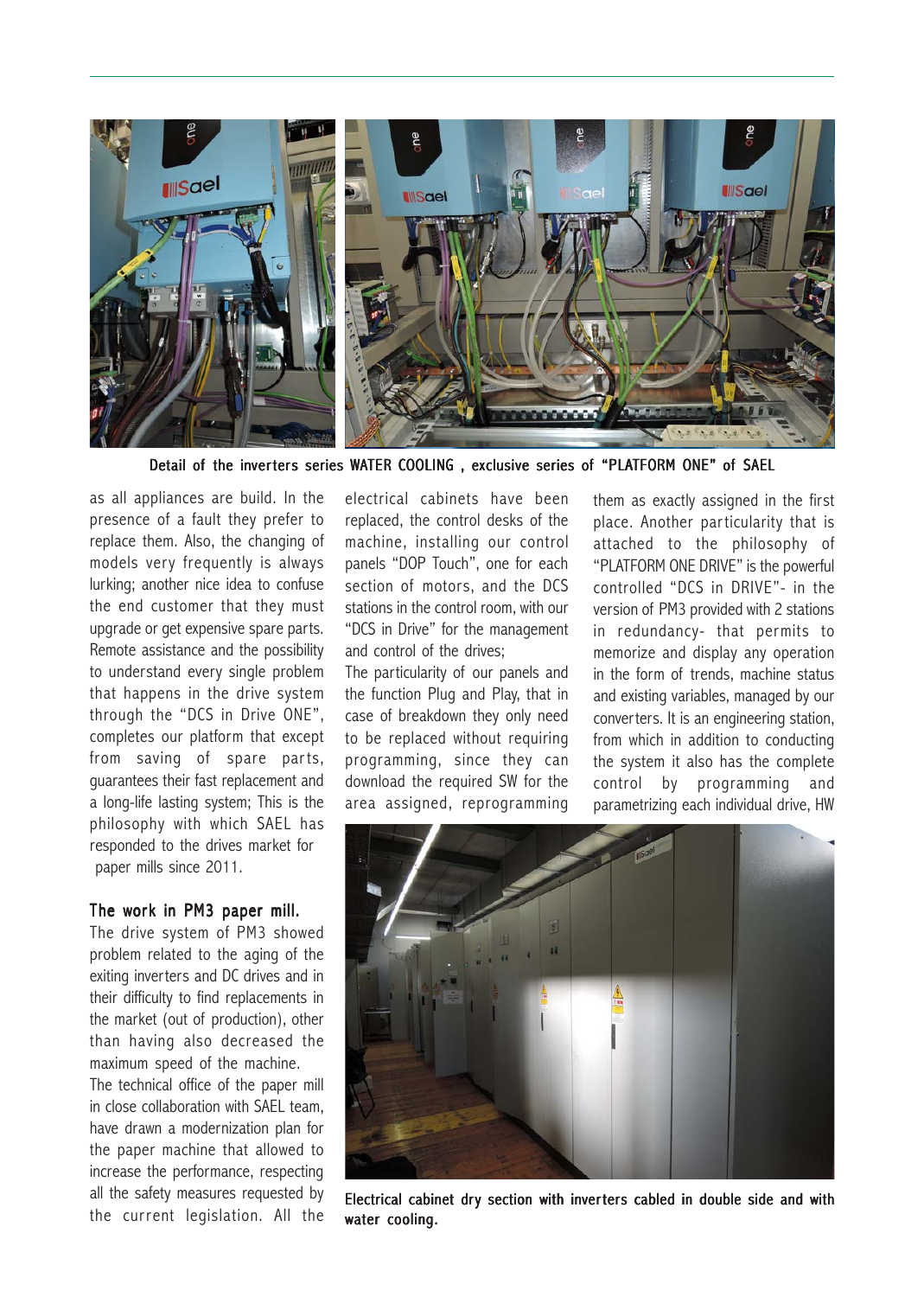

All the motors AC we included in the scope of supply, cartiera PM3- Press



Wet zone of paper machine, PM3 paper mill



Control room of paper machine; the automation was realized by our service point AISCON

and PLC connected to it. Immediately the customer, previously without this control, was able to appreciate the depth of this operating station, able to memorize all that happens inside the electrical panels of SAEL, also

memorizing every single operation that they conductors perform in the filed or whatever the maintenance people change in the system. The technical management of the paper mill have communicated: "- the new system "REBORN ONE" integrated with "DCS in DRIVE SAEL", other than having immediately provided an increase in the efficiency and easiness in the driving of the machine, has also provided us with grater knowledge in the transient phenomena of the paper machine, stabilizing quality and guaranteeing productivity. Thanks to the functions of the DCS in DRIVE, there is the possibility to monitor and analyze the process, intervene also remotely via the IWSA system, combined with the DCS. Another important point is the support and the technical assistance continuously offered by SAEL, from the phase of the engineering to the fine tuning and training of the personnel in the field, that has allowed to change the system in a short period of time.

The realized DCS, without tags limit being virtually infinite, memorizes every second all the variables of the system and des not have time limit, as long as there is space in the Hard Disk. With this platform DCS now the paper mill can extend the controls to the rest of the PLC and memorize variables in infinite time. Further refinement of the DCS is the management of alarms with related movies, automatic opening of electrical drawings and the function "MAIL", effectively also extendable with "SMS alert". In practice any malfunction of the system, apart from being visualized and saved in the trends, is send by mail or SMS to the paper mill's technical team that is ready for  $1<sup>st</sup>$  aid, in order to activate them in a very short time to search the possible faults or malfunctions. In any part of the world you can find the maintenance people connected to one PC with the function "Lite Time Client" (exiting in default in our DCS) being able to connect and coordinate the operations of restarting, having completely all the plant in his hands. All the operations and visualization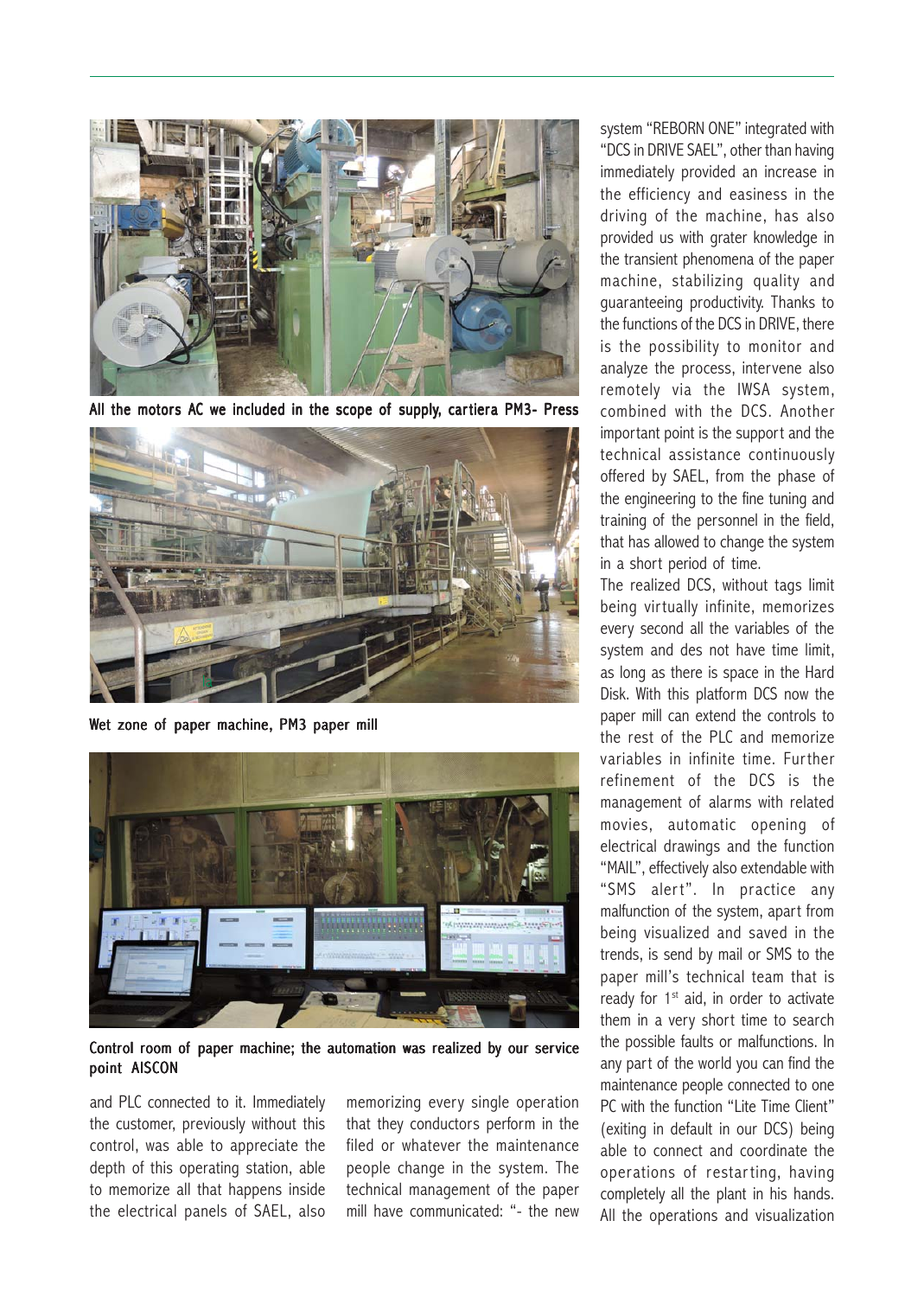

9 inverters of 400KW cooled with water in cabinet of 3 mt, cabinet of Tunnel Boring Machine - ONE DRIVE WATER.



Water-water heat exchanger - direct supply from the well of papermill for cooling inverters and electrical panels



Exploded view of liquid-cooled inverter - ONE DRIVE series - film capacitors

carried out by the 2 PC's controlling the plant in the paper mill, can be also carried out from a station outside the paper mill for a maximum of 2 hours.

For these reasons and for the fact that in the European market SAEL for 32 years constructs drives guaranteeing spare parts and repairability ( a difference from the multinationals that are used to change the products in extremely short times and additional costs in availability of spare parts) Saci Paper mills have selected the proposal of SAEL and and have completed the reconstructions works of their drive systems in all three of their paper machines. The free training previously offered to the paper mill staff, giving them the knowledge of our systems, DCS and inverters, have made our partnership even more important, already allowing the start up to have internal staff trained and able to maintain the system as much as possible. No other company operating in automation and drive forms and shares solutions with its clients in such an open and global way. The commitment of SAEL in the design and development of the right products, saves its customers from the side of continuous and sudden changes in products, making obsolete in a few years those previously used. The electronics and drives market, as happens in computers and appliances in general, are in strong and continuous evolution. Those who construct and market Drives in all the world, must develop products less expensive to chase their competitors, with a consequent have penalization for customers, who after only a few years have already outdated drives. Even though our international competitors are reluctantly obliged to comply with this rule, SAEL on the other hand is distinguished in the design of its own drives for the fact that their construction, loyal to the corporate philosophy of being a producer of complete systems and not a system integrator, are made to be as long-life as possible". Another particularity of the intelligent drive AC or DC SAEL is the repairability of all their components: a feature that allows to save significant number of spare parts, that is distinctly different from its international competitors of commercial drives, that prefer to completely change the drives in case of fault.